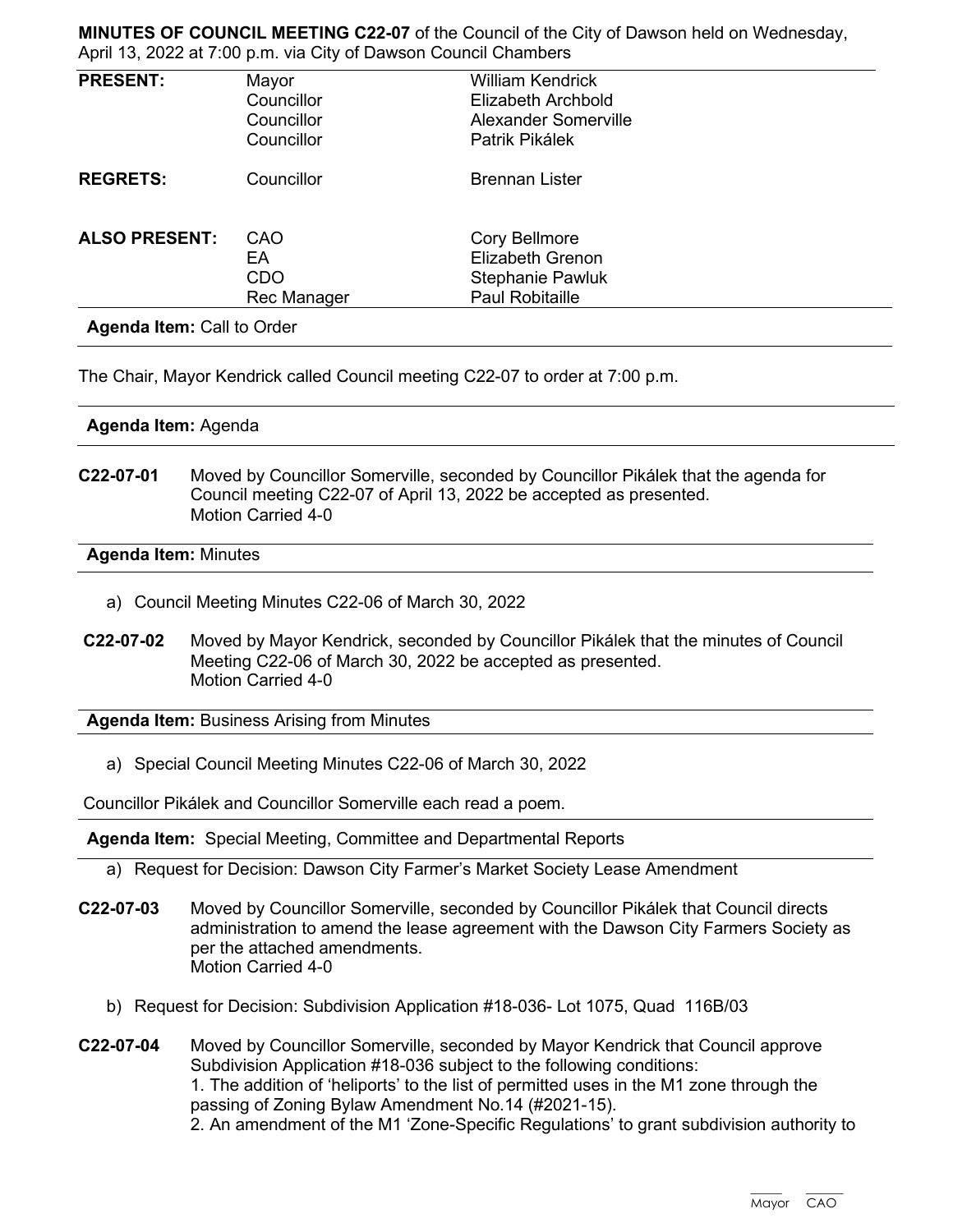parcels with a pre-existing legally non-conforming use or structure, so long as the subdivision does not increase the legally non-conforming nature of the use or structure through the passing of Zoning Bylaw Amendment No.14 (#2021-15).

3. The applicant submits a Stormwater Management Plan to the satisfaction of the CDO and Public Works Manager.

4. The applicant submits a plan of subdivision completed by a certified lands surveyor drawn in conformity with the approval.

5. The applicant shall, on approval of the subdivision plan by the City of Dawson, take all necessary steps to enable the registrar under the Land Titles Act to register the plan of subdivision.

Motion Carried 4-0

- c) Request for Decision: Upper Hammarstrand Trail Build Tender Award
- **C22-07-05** Moved by Mayor Kendrick, seconded by Councillor Pikálek that Council award the Upper Hammarstrand Trail Build to Transition Industries for \$57,000, as per their submitted bid. Motion Carried 4-0
	- d) Information Report: Laundromat Water & Sewer Rates
- **C22-07-06** Moved by Mayor Kendrick, seconded by Councillor Somerville that Council accepts Information Report: Laundromat Water & Sewer Rates, for informational purposes. Motion Carried 4-0

## **Agenda Item:** Bylaws & Policies

- a) Bylaw 2022-05: Official Community Plan Amendment No. 6 Bylaw Second Reading (Klondike East Bench Direct Control District)
- **C22-07-07** Moved by Councillor Somerville, seconded by Councillor Pikálek that Council give Bylaw 2022-05, being the Official Community Plan Amendment No. 6 Bylaw, second reading. Motion Carried 4-0
	- b) Bylaw 2022-06: Zoning Bylaw Amendment No. 16- Second Reading (Lot 5,6,7 Block R Ladue Estate)
- **C22-07-08** Moved by Councillor Somerville, seconded by Councillor Pikálek that Council give Bylaw 2022-06, being Zoning Bylaw Amendment No. 16, second reading. Motion Carried 4-0
	- c) Bylaw 2022-06: Zoning Bylaw Amendment No. 16- Third Reading (Lot 5,6,7 Block R Ladue Estate)
- **C22-07-09** Moved by Mayor Kendrick, seconded by Councillor Somerville that Council give Bylaw 2022-06, being Zoning Bylaw Amendment No. 16, third and final reading on the following condition:

1. The applicant shall take all necessary steps to enable the registrar under the Land Titles Act to register the plan of subdivision, as per approved subdivision permit #22-007. Motion Carried 4-0

- d) Bylaw 2022-07: Official Community Plan Amendment No. 7 Bylaw First Reading (Klondike River Bench Direct Control District)
- **C22-07-10** Moved by Councillor Archbold, seconded by Councillor Somerville that Council give Bylaw 2022-07, being the Official Community Plan Bylaw Amendment No. 7, first reading.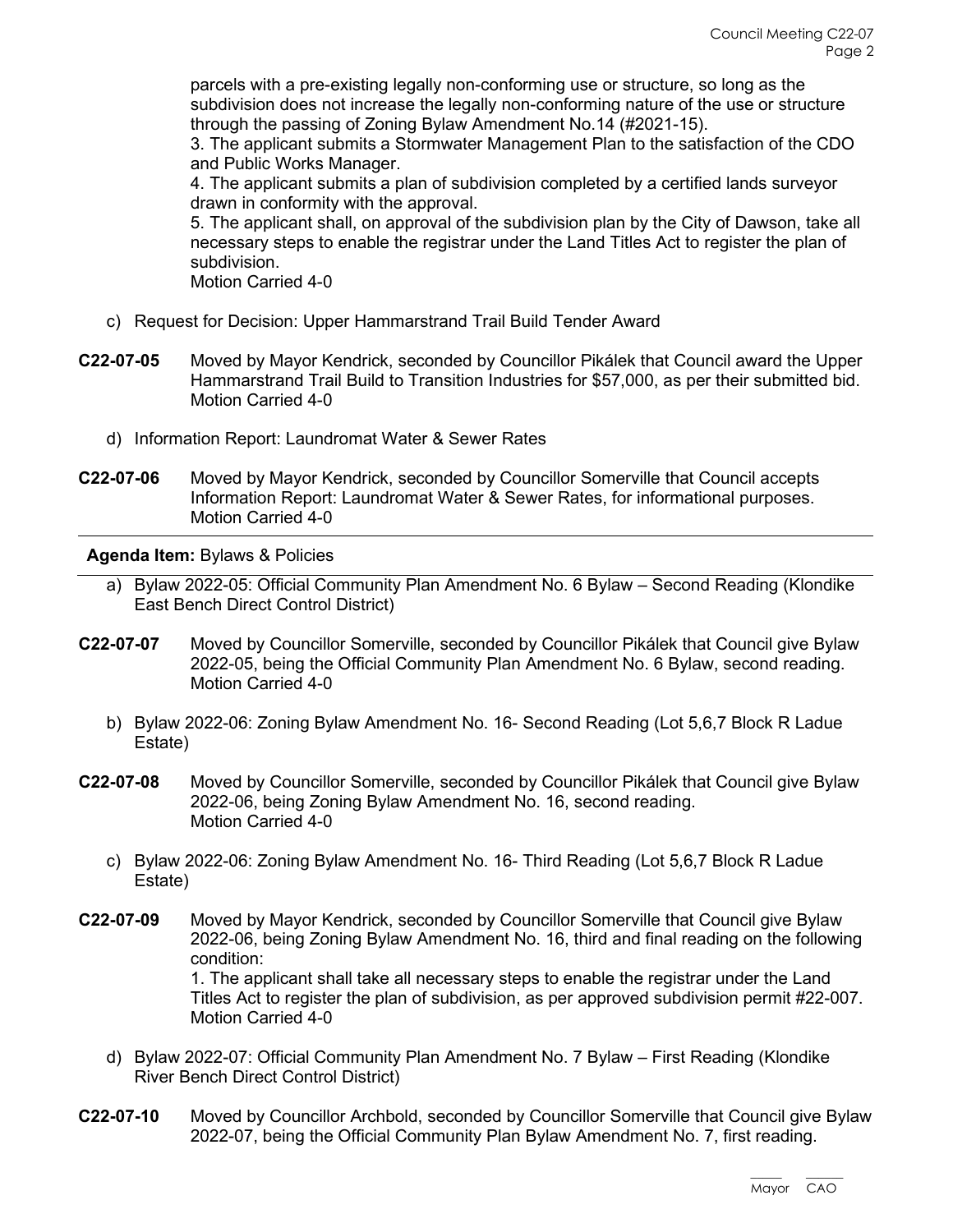Motion Carried 4-0

- e) Bylaw 2022-08: Official Community Plan Amendment No. 8 Bylaw- First Reading (Infill #1)
- **C22-07-11** Moved by Councillor Somerville, seconded by Mayor Kendrick that Council accept the Klondike Development Organization, Industrial and Commercial Land Needs Report, as information. Motion Carried 4-0
- **C22-07-12** Moved by Councillor Somerville, seconded by Mayor Kendrick that Council give Bylaw 2022-08, being the Official Community Plan Bylaw Amendment No. 8, first reading. Motion Carried 4-0
	- f) Bylaw 2022-10: Zoning Bylaw Amendment No. 17 Bylaw- First Reading (Infill #1)
- **C22-07-13** Moved by Councillor Somerville, seconded by Councillor Pikálek that Council give Bylaw 2022-10, being Zoning Bylaw Amendment No. 17, first reading. Motion Carried 4-0
	- g) Bylaw 2022-09: Official Community Plan Amendment No. 9- First Reading (Infill #2)
- **C22-07-14** Moved by Councillor Somerville, seconded by Councillor Pikálek that Council give Bylaw 2022-09, being the Official Community Plan Bylaw Amendment No. 9, first reading. Motion Carried 4-0
	- h) Bylaw 2022-11: Zoning Bylaw Amendment No. 18- First Reading (Infill #2)
- **C22-07-15** Moved by Mayor Kendrick, seconded by Councillor Somerville that Council move into Committee of the Whole for the purposes of asking the Planning & Development Manager questions. Motion Carried 4-0
- **C22-07-16** Moved by Councillor Pikálek, seconded by Councillor Somerville that Committee of the Whole revert to an open session of Council to proceed with the agenda. Motion Carried 4-0
- **C22-07-17** Moved by Mayor Kendrick, seconded by Councillor Somerville that Council give Bylaw 2022-11, being Zoning Bylaw Amendment No. 18, first reading. Motion Carried 4-0

# **Agenda Item:** Public Questions

**C22-07-18** Moved by Councillor Somerville, seconded by Councillor Pikálek that Council moves to Committee of the Whole for the purposes of hearing public questions. Motion Carried 4-0

Dan Davidson: Any word on this lagoon that we are supposed to be building going to go? Council: We are expecting a presentation and the information on that between April and May.

Dan Davidson: I presume that you follow some of the debate in the legislature regarding sources of funding for the recreation center. Do we have any more information about that at the moment? Council: We did get an update that the government is looking for additional funding monies for the rec center. They have committed to us personally that they want to see this project happen and that they understand that the expectation is that it is going to be more than the twenty-four million dollar that's in the purse right now.